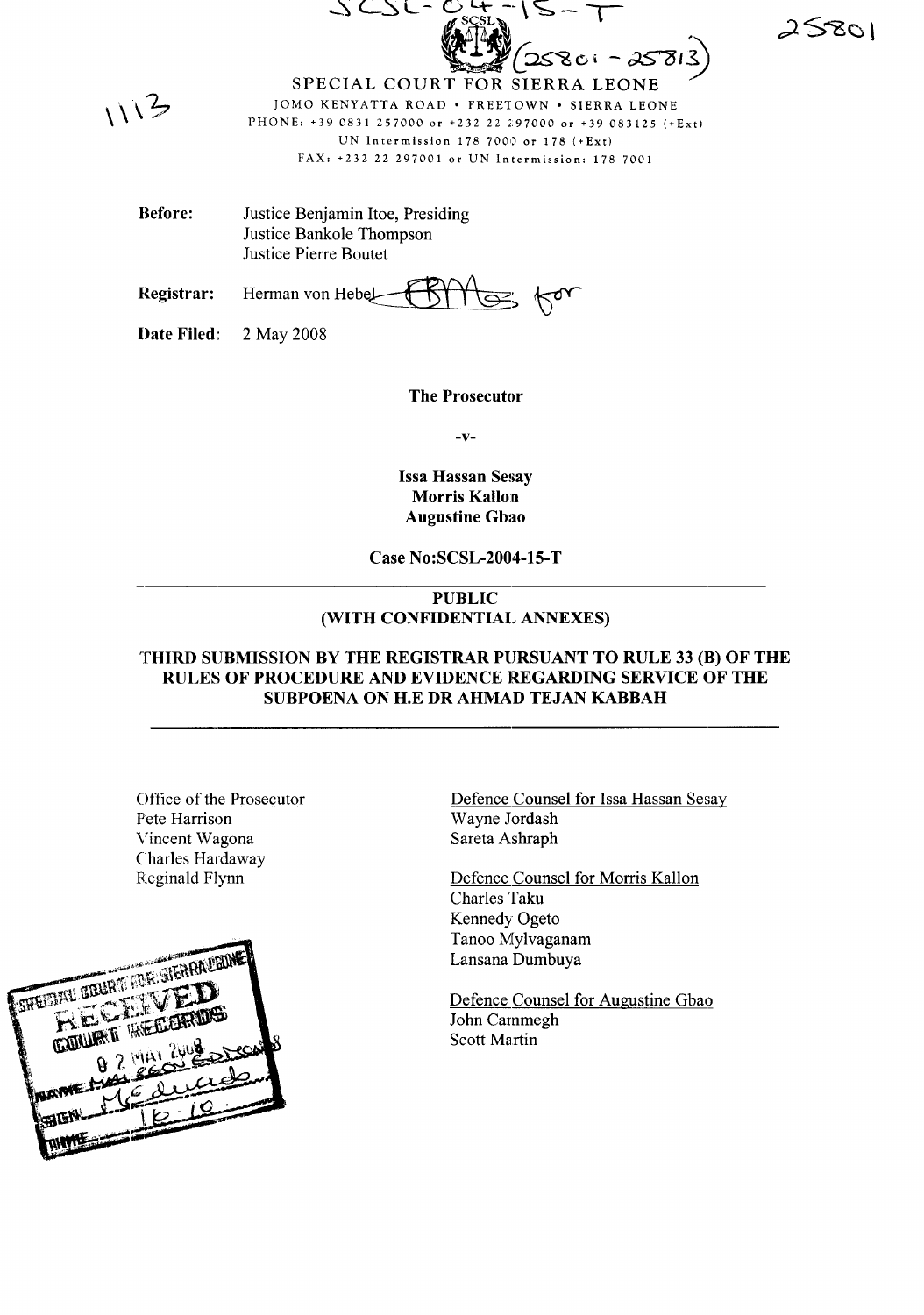## **SUBMISSIONS**

- 1. The Registrar files this submission pursuant to Rule 33(B) of the Rules of Procedure and Evidence of the Special Court for Sierra Leone. It supplements the information provided by the Registrar to the Trial Chamber in two earlier submissions setting out the efforts of the Office of the Registrar and the Court Management Section of the Special Court for Sierra Leone to serve the subpoena on H.E. Dr. Ahmad Tejan  $\mathsf{Kabbah}^!$  .
- 2. On 30 April 2008, Peter Andersen, Chief, Press & Public Affairs of the Special Court for Sierra Leone notified Maureen Edmonds, Listing Officer/Deputy Chief of the Special Court for Sierra Leone's Court Management Section that H.E. Dr. Kabbah had returned to Sierra Leone.
- 3. The Office of the Registrar thereafter instructed the Deputy Chief of the Court Management Section to have personnel from the Special Court for Sierra Leone's Court Management Section attend at the office of the Attorney General to make enquiries on steps being taken to effect service of the subpoena on H.E. Dr. Kabbah.
- 4. Maureen Edmonds, Listing Officer/Deputy Chief of the Special Court for Sierra Leone's Court Management Section attended herself at the Office of the Attorney General to enquire on steps being taken to effect service of the Subpoena on H.E. Dr. Kabbah. She had an audience with the Attorney General who confirmed that H.E. Dr. Kabbah had returned to Sierra Leone. The Attorney General made arrangements for service to be attempted on H.E. Dr. Ahmad Tejan Kabbah on that same day in Ms Edmonds presence. He further made arrangements for an affidavit of service to be provided to the Special Court for Sierra Leone.
- 5. On 1 May 2008, an Affidavit of Service, with two copies, dated 30 April 2008 (see Annex  $1^2$ ) and sworn by Johnstone Jarrett, Under Sheriff, was delivered by hand to the Special Court for Sierra Leone. It is annotated and stamped as received at 10.00am

<sup>&</sup>lt;sup>1</sup> See "Confidential and Ex-Parte Subpoena," *Prosecutor v.Sesay et al.*, SCSL-04-15-1062, 19 March 2008 (the "Subpoena") ,"Submission ofthe Registrar regarding Service of the Subpoena on H.E. Dr. Ahmad Tejan Kabbah" *Prosecutor v. Sesay et aI.,* SCSL-04-1090, 17 April 2008, and "Second Submission ofthe Registrar regarding Service ofthe Subpoena on H.E. Dr. Ahmad Tejan Kabbah" *Prosecutor v. Sesay et at* SCSL-04-15- 1101,25 April 2008.

 $<sup>2</sup>$  Annex 1 is being filed confidentially since it contains personal information about H.E. Dr. Kabbah.</sup>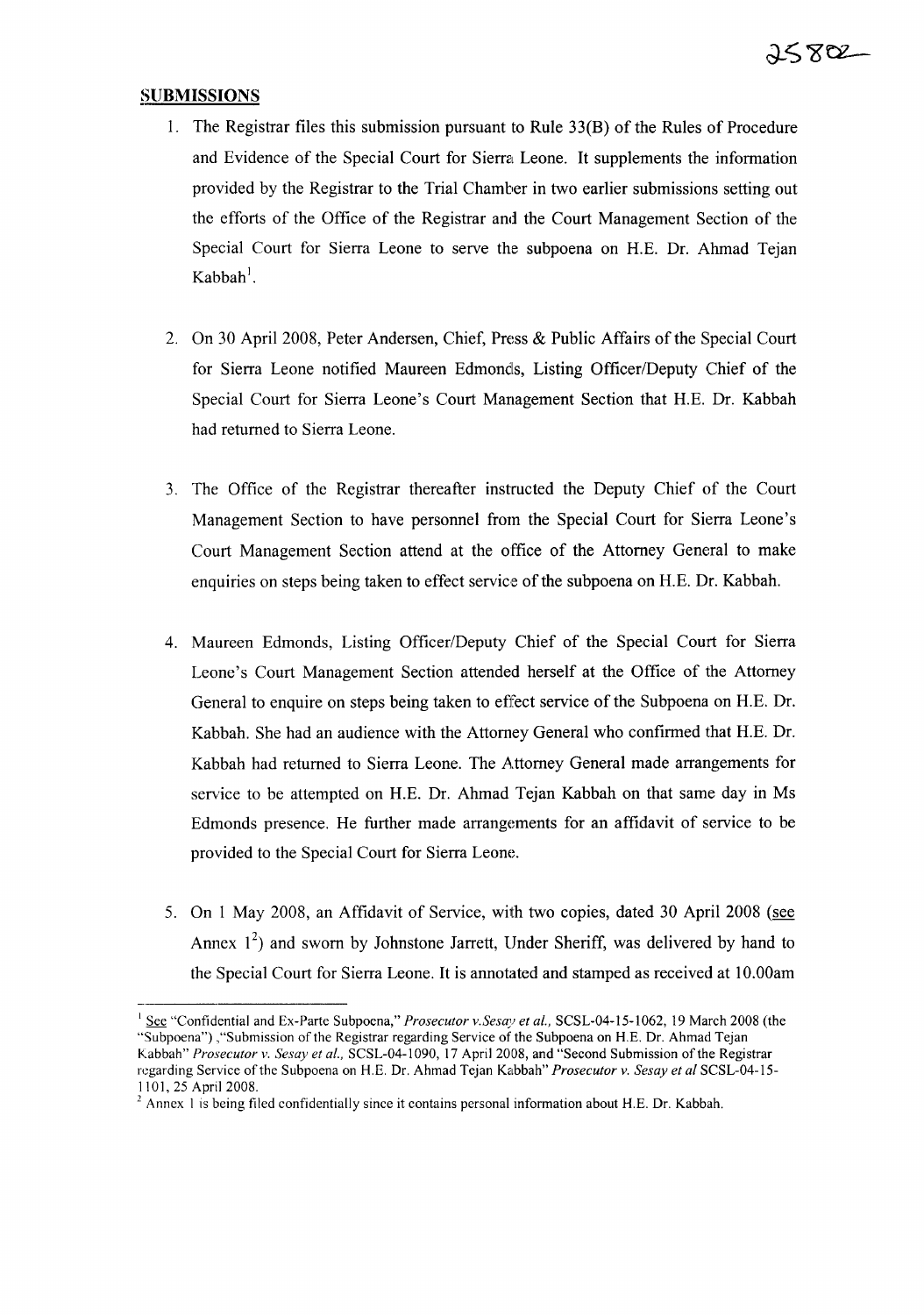by Maureen Edmonds, Listing Officer/Depw:y Chief of the Special Court for Sierra Leone's Court Management Section.

- 6. Service of the Subpoena has been effected. The Registrar has taken all necessary measures to have the subpoena served in compliance with the Trial Chamber's direction.
- 7. In addition, the Office of the Registrar requested the Court Management Section to deliver a letter to H.E. Dr. Kabbah, Ref/REG/297/2008/VM, advising him that Trial Chamber I had adjourned his testimony date to 15 May 2008. On 2 May 2008, the Deputy Chief of Court Management confirmed that the letter had been delivered directly to H.E. Dr. Kabbah at his residence by Mr. Eustace S. H. Thompson, Archiving Officer of Court Management. The confirmation of delivery is attached as Annex  $2.\overline{3}$
- 8. The letter to H.E. Dr. Kabbah recommends that he contact the Chief of the Witnesses and Victims Section and Mr. Wayne Jordash, Lead Counsel for the First Accused, so as to make arrangements for his pre-testimony interview and other logistical issues regarding his compliance with the Subpoena. The letter is attached as Annex 3.<sup>4</sup>

Respectfully Submitted

Binta Mansaray Deputy Registrar

 $\epsilon$ 

- $\Lambda$  Annex 2 is being filed confidentially since it contains personal information about H.E. Dr. Kabbah.
- <sup>4</sup> Annex 3 is being filed confidentially since it contains contact information for the Chief of the Witnesses and Victims Section, Mr. Jordash and the Deputy Registrar of the Special Court.